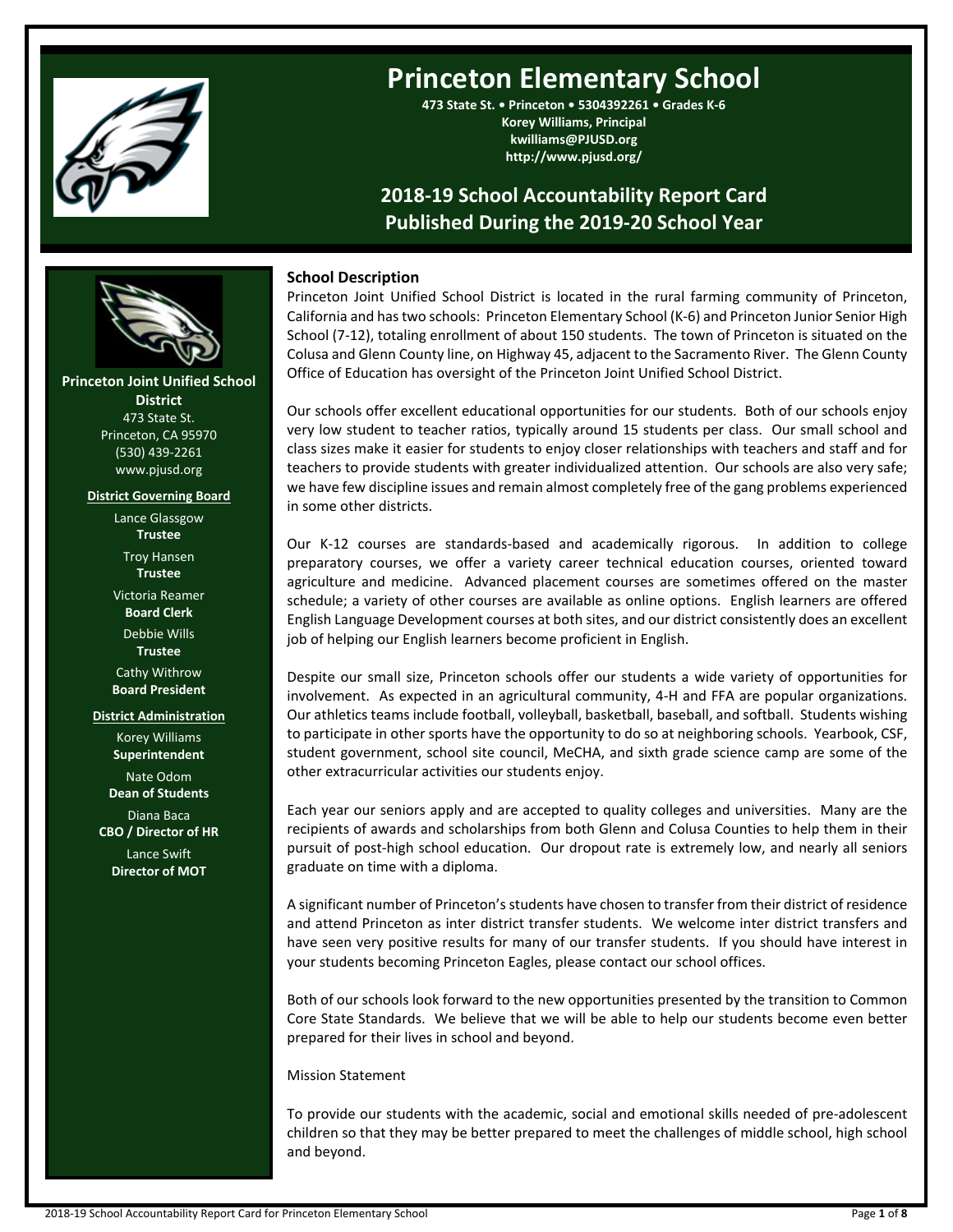## **About the SARC**

By February 1 of each year, every school in California is required by state law to publish a School Accountability Report Card (SARC). The SARC contains information about the condition and performance of each California public school. Under the Local Control Funding Formula (LCFF) all local educational agencies(LEAs) are required to prepare a Local Control and Accountability Plan (LCAP), which describes how they intend to meet annual school-specific goals for all pupils, with specific activities to address state and local priorities. Additionally, data reported in an LCAP is to be consistent with data reported in the SARC.

- For more information about SARC requirements, see the California Department of Education (CDE) SARC web page at [https://www.cde.ca.gov/ta/ac/sa/.](https://www.cde.ca.gov/ta/ac/sa/)
- For more information about the LCFF or LCAP, see the CDE LCFF web page at [https://www.cde.ca.gov/fg/aa/lc/.](https://www.cde.ca.gov/fg/aa/lc/)
- For additional information about the school, parents/guardians and community members should contact the school principal or the district office.

#### **2018-19 Student Enrollment by Grade Level**

| <b>Grade Level</b> | <b>Number of Students</b> |
|--------------------|---------------------------|
| Kindergarten       | 12                        |
| Grade 1            | 10                        |
| Grade 2            | 9                         |
| Grade 3            | 5                         |
| Grade 4            | 4                         |
| Grade 5            | 14                        |
| Grade 6            | 9                         |
| Total Enrollment   | 63                        |

#### **2018-19 Student Enrollment by Group**

| Group                             | <b>Percent of Total Enrollment</b> |
|-----------------------------------|------------------------------------|
| <b>Hispanic or Latino</b>         | 50.8                               |
| White                             | 44.4                               |
| lTwo or More Races                | $1.6\,$                            |
| Socioeconomically Disadvantaged   | 68.3                               |
| <b>English Learners</b>           | 23.8                               |
| <b>Students with Disabilities</b> | 7.9                                |
| <b>Homeless</b>                   | 1.6                                |

## **A. Conditions of Learning**

#### **State Priority: Basic**

The SARC provides the following information relevant to the State priority: Basic (Priority 1):

- Degree to which teachers are appropriately assigned and fully credentialed in the subject area and for the pupils they are teaching;
- Pupils have access to standards-aligned instructional materials; and School facilities are maintained in good repair

| <b>Teacher Credentials for Princeton Elementary</b> | $17-18$ 18-19 | 19-20 |
|-----------------------------------------------------|---------------|-------|
| With Full Credential                                |               |       |
| Without Full Credential                             |               |       |
| Teaching Outside Subject Area of Competence         | $\Omega$      |       |

| Teacher Credentials for Princeton Joint Unified 17-18 18-19 19-20 |  |  |
|-------------------------------------------------------------------|--|--|
| <b>IWith Full Credential</b>                                      |  |  |
| <b>Without Full Credential</b>                                    |  |  |
| Teaching Outside Subject Area of Competence                       |  |  |

**Teacher Misassignments and Vacant Teacher Positions at Princeton Elementary School**

| Indicator                       | 17-18 | 18-19 | 19-20 |
|---------------------------------|-------|-------|-------|
| Teachers of English Learners    |       |       |       |
| Total Teacher Misassignments*   |       |       |       |
| <b>Vacant Teacher Positions</b> |       |       |       |

Note: "Misassignments" refers to the number of positions filled by teachers who lack legal authorization to teach that grade level, subject area, student group, etc.

\*Total Teacher Misassignments includes the number of Misassignments of Teachers of English Learners.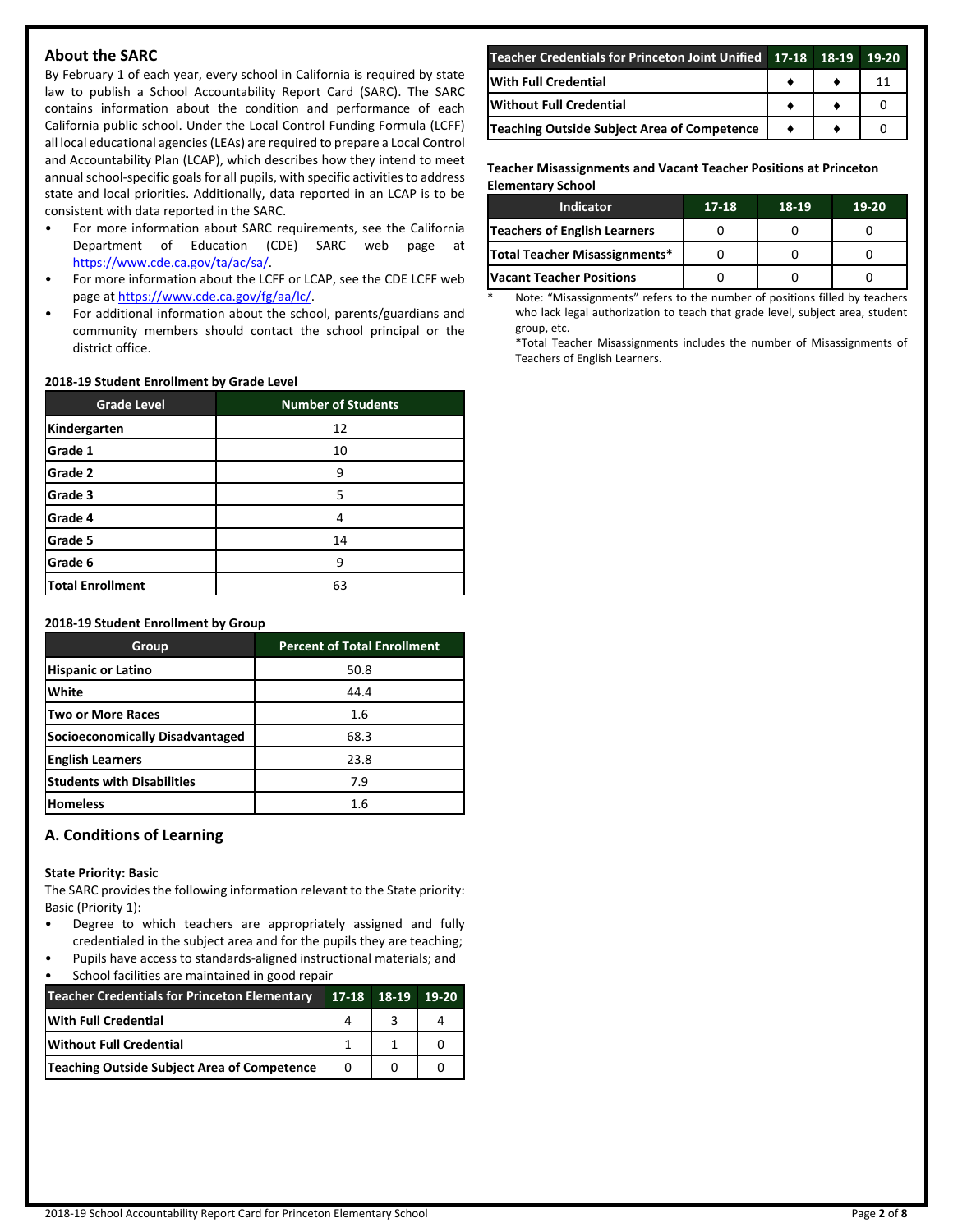#### **Textbooks and Instructional Materials**

**Year and month in which data were collected: Sept 2019**

| <b>Core Curriculum Area</b>                                                                                                      | <b>Textbooks and Instructional Materials/Year of Adoption</b>                                                                                        |           |  |  |
|----------------------------------------------------------------------------------------------------------------------------------|------------------------------------------------------------------------------------------------------------------------------------------------------|-----------|--|--|
| <b>Reading/Language Arts</b>                                                                                                     | <b>Benchmark</b><br>The textbooks listed are from most recent adoption:<br>Percent of students lacking their own assigned textbook:                  | Yes<br>0% |  |  |
| <b>Mathematics</b>                                                                                                               | Engage New York K-5 / CPM grade 6<br>The textbooks listed are from most recent adoption:<br>Percent of students lacking their own assigned textbook: | Yes<br>0% |  |  |
| <b>Science</b>                                                                                                                   | Holt Science, teacher generated<br>The textbooks listed are from most recent adoption:<br>Percent of students lacking their own assigned textbook:   | No.<br>0% |  |  |
| <b>History-Social Science</b>                                                                                                    | California Reflections K-6<br>The textbooks listed are from most recent adoption:<br>Percent of students lacking their own assigned textbook:        | No<br>0%  |  |  |
| <b>Foreign Language</b>                                                                                                          | N/A<br>Percent of students lacking their own assigned textbook: 0%                                                                                   |           |  |  |
| <b>Health</b>                                                                                                                    | Wonders<br>The textbooks listed are from most recent adoption:<br>Percent of students lacking their own assigned textbook:                           | No<br>0%  |  |  |
| <b>Visual and Performing Arts</b>                                                                                                | N/A<br>Percent of students lacking their own assigned textbook: 0%                                                                                   |           |  |  |
| <b>Science Laboratory Equipment</b><br>$\mathbf{r} = \mathbf{r} \cdot \mathbf{r}$ and $\mathbf{r} = \mathbf{r} \cdot \mathbf{r}$ | N/A<br>Percent of students lacking their own assigned textbook: 0%                                                                                   |           |  |  |

Note: Cells with N/A values do not require data.

#### **School Facility Conditions and Planned Improvements (Most Recent Year)**

The District takes great efforts to ensure that all schools are clean, safe, and functional through proper facilities maintenance and campus supervision. Ongoing maintenance and campus improvements ensure facilities remain up to date and provide adequate space for students and staff. District maintenance and site custodial staff ensures that the repairs necessary to keep the school in good condition are completed in a timely manner. A work order process is used by school and district staff to communicate non-routine maintenance requests. Every morning before school begins the custodian inspects facilities for safety hazards or other conditions that need attention prior to students and staff entering school grounds. One custodian is assigned to Princeton Elementary.

The custodians are responsible for: Groundskeeping Restrooms Cafeteria Cleanup/Setup Office Area Cleaning

Restrooms are checked throughout the day for cleanliness and subsequently cleaned as needed. The Director of Maintenance and Operations communicates daily with the Superintendent and custodial staff concerning maintenance and school safety issues.

The district Director of Maintenance & Operations does an annual inspection of all sites in accordance with Education Code §17592.72(c) (1). The inspection tool is on file and available for review at the district office.

#### **School Facility Good Repair Status (Most Recent Year) Year and month in which data were collected: 1/13/2020**

| <b>System Inspected</b>                       | <b>Repair Status</b> | <b>Repair Needed and</b><br><b>Action Taken or Planned</b> |
|-----------------------------------------------|----------------------|------------------------------------------------------------|
| Systems:<br>Gas Leaks, Mechanical/HVAC, Sewer | Good                 |                                                            |
| Interior:<br><b>Interior Surfaces</b>         | Good                 |                                                            |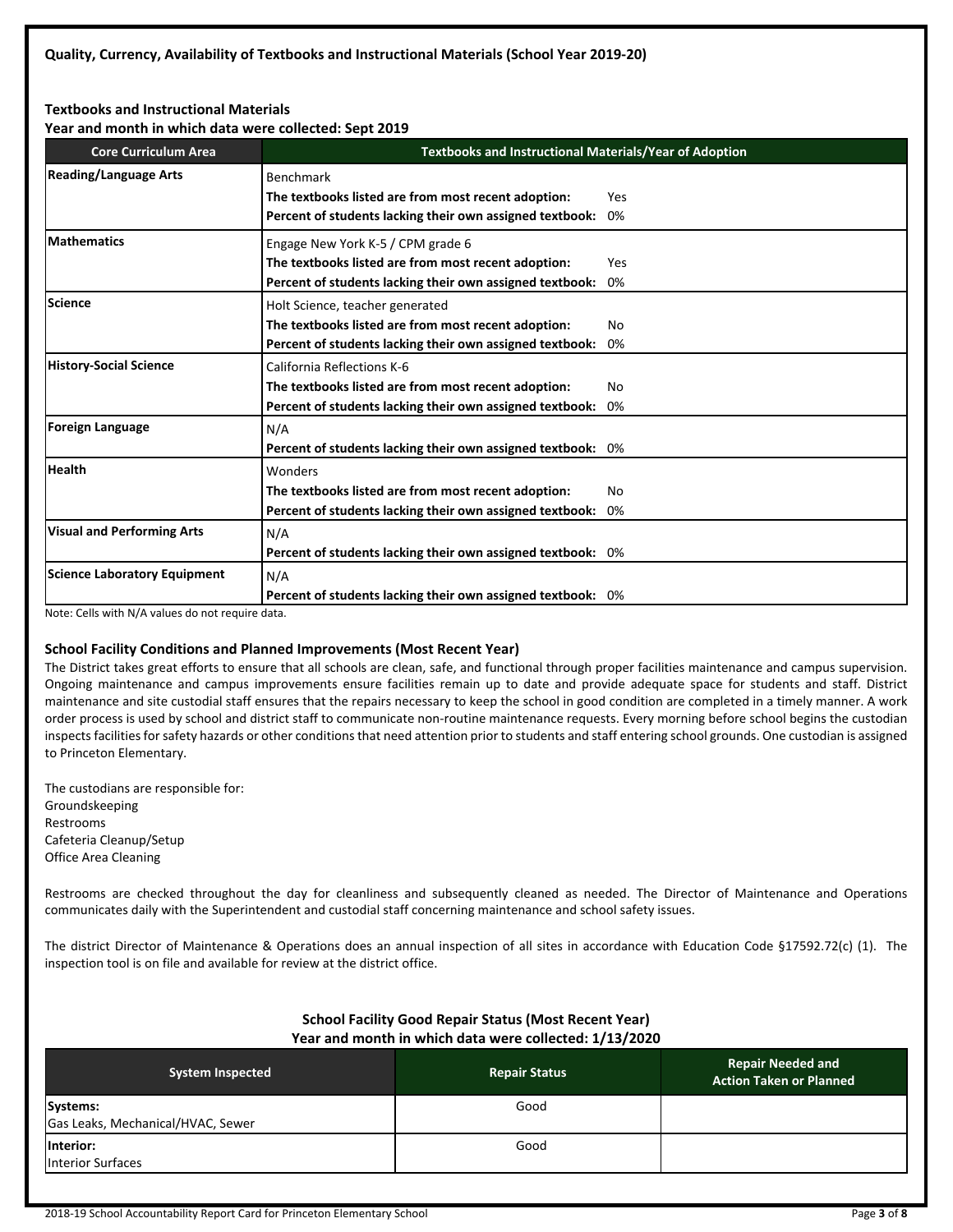| <b>System Inspected</b>                                             | <b>Repair Status</b> | <b>Repair Needed and</b><br><b>Action Taken or Planned</b> |
|---------------------------------------------------------------------|----------------------|------------------------------------------------------------|
| <b>Cleanliness:</b><br>Overall Cleanliness, Pest/Vermin Infestation | Good                 |                                                            |
| <b>IElectrical:</b><br>Electrical                                   | Good                 |                                                            |
| <b>Restrooms/Fountains:</b><br>Restrooms, Sinks/Fountains           | Good                 |                                                            |
| Safety:<br>Fire Safety, Hazardous Materials                         | Good                 |                                                            |
| <b>Structural:</b><br>Structural Damage, Roofs                      | Good                 |                                                            |
| External:<br>Playground/School Grounds, Windows/Doors/Gates/Fences  | Good                 |                                                            |
| <b>Overall Rating</b>                                               | Good                 |                                                            |

## **B. Pupil Outcomes**

#### **State Priority: Pupil Achievement**

The SARC provides the following information relevant to the State priority: Pupil Achievement (Priority 4):

- **Statewide assessments** (i.e., California Assessment of Student Performance and Progress [CAASPP] System, which includes the Smarter Balanced Summative Assessments for students in the general education population and the California Alternate Assessments [CAAs] for English language arts/literacy [ELA] and mathematics given in grades three through eight and grade eleven. Only eligible students may participate in the administration of the CAAs. CAAs items are aligned with alternate achievement standards, which are linked with the Common Core State Standards [CCSS] for students with the most significant cognitive disabilities); and
- The percentage of students who have successfully completed courses that satisfy the requirements for entrance to the University of California and the California State University, or career technical education sequences or programs of study

## **CAASPP Test Results in ELA and Mathematics for All Students Grades Three through Eight and Grade Eleven**

**Percentage of Students Meeting or Exceeding the State Standard**

| Subject      | <b>School</b><br>$17-18$ | <b>School</b><br>18-19 | <b>District</b><br>$17-18$ | <b>District</b><br>18-19 | <b>State</b><br>17-18 | <b>State</b><br>18-19 |
|--------------|--------------------------|------------------------|----------------------------|--------------------------|-----------------------|-----------------------|
| <b>IELA</b>  | 22                       | 26                     | 38                         | 36                       | 50                    | 50                    |
| <b>IMath</b> | 12                       | 18                     | 20                         | 18                       | 38                    | 39                    |

Note: Percentages are not calculated when the number of students tested is ten or less, either because the number of students in this category is too small for statistical accuracy or to protect student privacy.

Note: ELA and mathematics test results include the Smarter Balanced Summative Assessment and the CAA. The "Percent Met or Exceeded" is calculated by taking the total number of students who met or exceeded the standard on the Smarter Balanced Summative Assessment plus the total number of students who met the standard (i.e., achieved Level 3–Alternate) on the CAAs divided by the total number of students who participated in both assessments.

## **CAASPP Test Results in Science for All Students Grades Five, Eight, and Ten**

## **Percentage of Students Meeting or Exceeding the State Standard**

| Subject | School<br>$17-18$ | 18-19 | School District District<br>17-18 | 18-19 | <b>State</b><br>$17-18$ | <b>State</b><br>18-19 |
|---------|-------------------|-------|-----------------------------------|-------|-------------------------|-----------------------|
| Science | N/A               | N/A   | N/A                               | N/A   | N/A                     | N/A                   |

Note: Cells with N/A values do not require data.

Note: This is a placeholder for the California Science Test (CAST) which was administered operationally during the 2018-19 school year. However, these data are not available for inclusion in the 2018-19 SARC posting due February 1, 2020. These data will be included in the 2019-20 SARC posting due February 1, 2021.

#### **State Priority: Other Pupil Outcomes**

The SARC provides the following information relevant to the State priority: Other Pupil Outcomes (Priority 8):

• Pupil outcomes in the subject area of physical education

#### **2018-19 Percent of Students Meeting Fitness Standards**

| Grade<br><b>Level</b> | 4 of 6 | $5$ of 6 | 6 of 6 |
|-----------------------|--------|----------|--------|
|                       | 15.4   | 23.1     |        |

Note: Percentages are not calculated and double dashes (--) appear in the table when the number of students tested is ten or less, either because the number of students in this category is too small for statistical accuracy or to protect student privacy.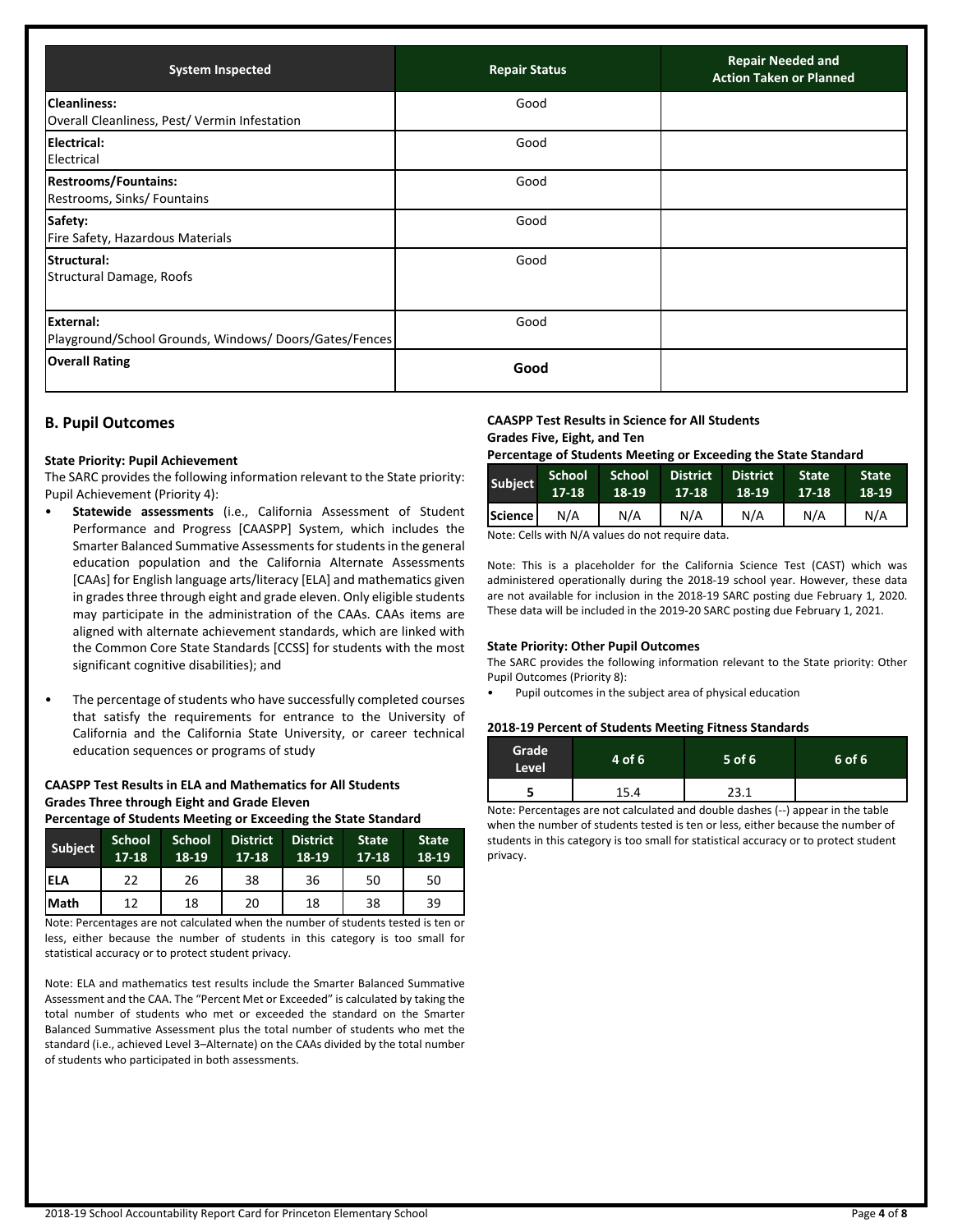#### **School Year 2018-19 CAASPP Assessment Results - English Language Arts (ELA) Disaggregated by Student Groups, Grades Three through Eight and Eleven**

| Disaggregated by Student Groups, Grades Three through Eight and Eleven |                                   |                                |                          |                                   |  |  |
|------------------------------------------------------------------------|-----------------------------------|--------------------------------|--------------------------|-----------------------------------|--|--|
| <b>Student Group</b>                                                   | <b>Total</b><br><b>Enrollment</b> | <b>Number</b><br><b>Tested</b> | Percent<br><b>Tested</b> | Percent<br><b>Met or Exceeded</b> |  |  |
| <b>All Students</b>                                                    | 34                                | 34                             | 100.00                   | 26.47                             |  |  |
| Male                                                                   | 14                                | 14                             | 100.00                   | 14.29                             |  |  |
| <b>Female</b>                                                          | 20                                | 20                             | 100.00                   | 35.00                             |  |  |
| <b>Hispanic or Latino</b>                                              | 17                                | 17                             | 100.00                   | 11.76                             |  |  |
| White                                                                  | 15                                | 15                             | 100.00                   | 46.67                             |  |  |
| Two or More Races                                                      | $-$                               | $- -$                          | --                       | $- -$                             |  |  |
| Socioeconomically Disadvantaged                                        | 27                                | 27                             | 100.00                   | 22.22                             |  |  |
| <b>English Learners</b>                                                | $- -$                             | $- -$                          | $- -$                    | $-$                               |  |  |
| l Students with Disabilities                                           |                                   | --                             | $- -$                    |                                   |  |  |

Note: ELA test results include the Smarter Balanced Summative Assessment and the CAA. The "Percent Met or Exceeded" is calculated by taking the total number of students who met or exceeded the standard on the Smarter Balanced Summative Assessment plus the total number of students who met the standard (i.e., achieved Level 3–Alternate) on the CAAs divided by the total number of students who participated in both assessments.

Note: Double dashes (--) appear in the table when the number of students is ten or less, either because the number of students in this category is too small for statistical accuracy or to protect student privacy.

Note: The number of students tested includes all students who participated in the test whether they received a score or not; however, the number of students tested is not the number that was used to calculate the achievement level percentages. The achievement level percentages are calculated using only students who received scores.

| <b>Student Group</b>                   | <b>Total</b><br><b>Enrollment</b> | <b>Number</b><br><b>Tested</b> | Percent<br><b>Tested</b> | <b>Percent</b><br><b>Met or Exceeded</b> |
|----------------------------------------|-----------------------------------|--------------------------------|--------------------------|------------------------------------------|
| <b>All Students</b>                    | 34                                | 34                             | 100.00                   | 17.65                                    |
| l Male                                 | 14                                | 14                             | 100.00                   | 7.14                                     |
| <b>Female</b>                          | 20                                | 20                             | 100.00                   | 25.00                                    |
| <b>Hispanic or Latino</b>              | 17                                | 17                             | 100.00                   | 5.88                                     |
| White                                  | 15                                | 15                             | 100.00                   | 33.33                                    |
| Two or More Races                      | $- -$                             | $--$                           | $- -$                    | $- -$                                    |
| <b>Socioeconomically Disadvantaged</b> | 27                                | 27                             | 100.00                   | 14.81                                    |
| <b>English Learners</b>                | --                                | --                             | $- -$                    | $- -$                                    |
| l Students with Disabilities           | $- -$                             | $- -$                          | --                       | $\overline{\phantom{m}}$                 |

#### **School Year 2018-19 CAASPP Assessment Results - Mathematics Disaggregated by Student Groups, Grades Three through Eight and Eleven**

Note: Mathematics test results include the Smarter Balanced Summative Assessment and the CAA. The "Percent Met or Exceeded" is calculated by taking the total number of students who met or exceeded the standard on the Smarter Balanced Summative Assessment plus the total number of students who met the standard (i.e., achieved Level 3–Alternate) on the CAAs divided by the total number of students who participated in both assessments.

Note: Double dashes (--) appear in the table when the number of students is ten or less, either because the number of students in this category is too small for statistical accuracy or to protect student privacy.

Note: The number of students tested includes all students who participated in the test whether they received a score or not; however, the number of students tested is not the number that was used to calculate the achievement level percentages. The achievement level percentages are calculated using only students who received scores.

## **C. Engagement**

#### **State Priority: Parental Involvement**

The SARC provides the following information relevant to the State priority: Parental Involvement (Priority 3):

• Efforts the school district makes to seek parent input in making decisions for the school district and each school site

## **Opportunities for Parental Involvement (School Year 2019-20)**

Parents are encouraged to become involved in the school by volunteering in the classroom, participating in a decision-making group, or simply attending school events. Parents can stay informed on upcoming events and school activities through the school web site, the school marquee, and flyers. Contact the school secretaries at (530) 439-2501 for more information on how to become involved in your child's school.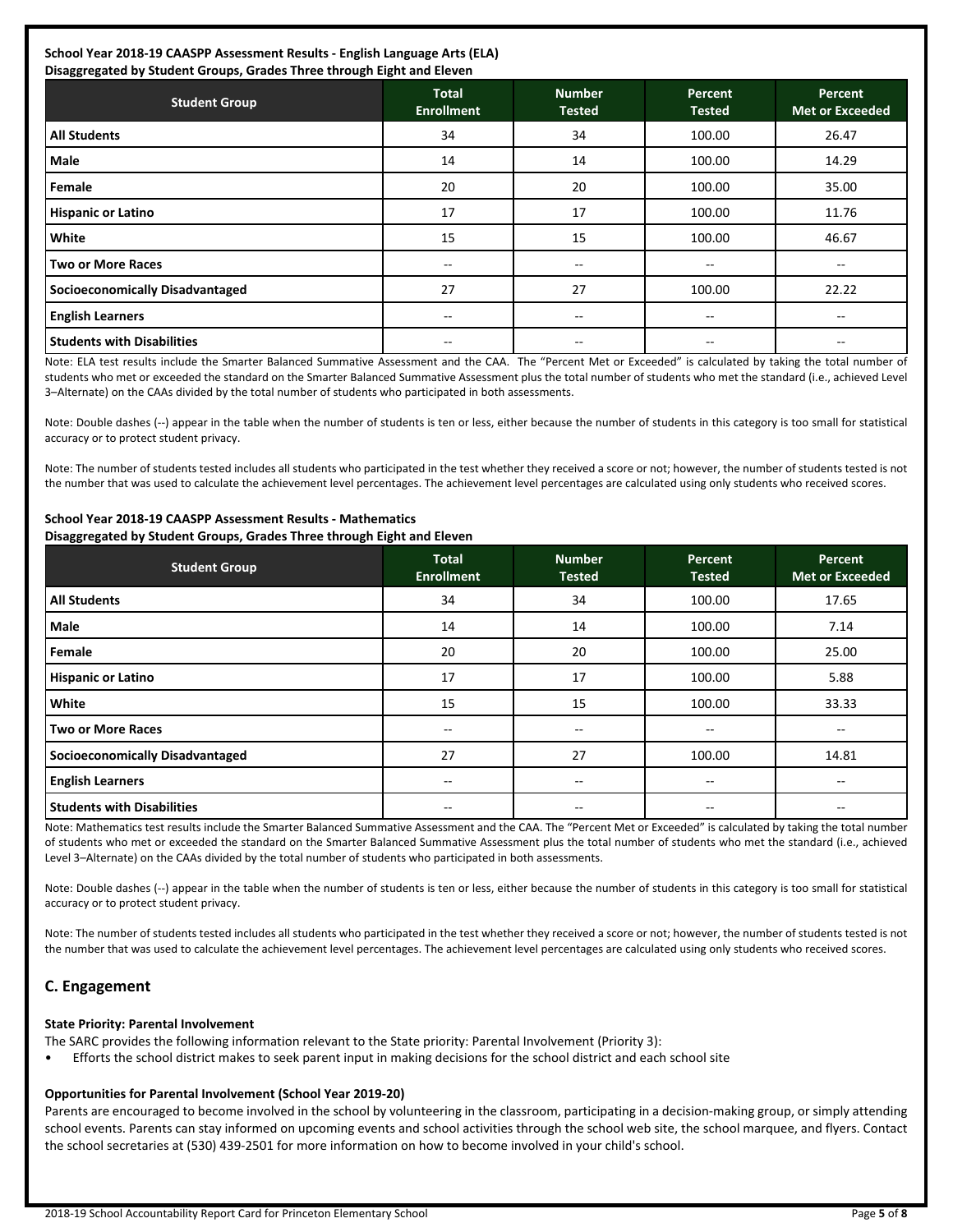#### Opportunities to be Involved:

School Site Council Classroom Helper Chaperone Fundraising Committees Focus Groups Winter Program Fall Pumpkin Carnival Migrant Parent Advisory Committee School Activities Back to School Night Open House Class Community Project Activities Field trips Classroom Volunteer Tutor

#### **State Priority: School Climate**

The SARC provides the following information relevant to the State priority: School Climate (Priority 6):

- Pupil suspension rates;
- Pupil expulsion rates; and
- Other local measures on the sense of safety.

#### **School Safety Plan**

The School Safety Plan is reviewed, updated, and discussed with school faculty annually. The plan establishes and defines procedures/guidelines for the safe and orderly response to earthquakes, fires, floods, intruders, and other emergency disasters. It outlines the protocol for teachers and staff, including the use of Remind, social media platforms and our school web site. The Safety Plan also contains the numbers for each agency that should be contacted in the event of an emergency. To prepare our students and staff for potential disasters and in according law, all schools in the Princeton Joint Unified School District routinely participate in simulated emergency preparedness drills. Each year, there are safety checks by the Fire Marshall as well as by our insurance carrier. The District is mandated to correct any safety deficiencies. We do all we can to ensure the safety of our students, staff, and community at large. To ensure safety on campus, teachers and administrators monitor appropriate behavior. To ensure that all people are authorized to be on school property all visitors must sign in when entering the campus. Our student discipline handbook is updated annually and shared with each student at the beginning of each school year. This helps to ensure that all students are aware of behavior expectations and consequences; a copy is mailed home to all parents/guardians. The District offers first aid training each year.

For more information about how parents can receive more information, or to view the School Safety Plan, contact the District Office at 530-439-2261.

| Suspensions and Expulsions for the School | 2016-17 | 2017-18 | 2018-19 |
|-------------------------------------------|---------|---------|---------|
| Suspensions Rate                          | 0.0     | 2.6     | 2.9     |
| <b>Expulsions Rate</b>                    | 0.0     | 0.0     | 0.0     |

| <b>Suspensions and Expulsions for the District</b> | 2016-17 | 2017-18 | 2018-19 |
|----------------------------------------------------|---------|---------|---------|
| Suspensions Rate                                   | 3.8     | د . ک   | o.c     |
| <b>Expulsions Rate</b>                             | 0.C     | 0.0     | 0.0     |

| Suspensions and Expulsions for the State | 2016-17 | 2017-18 | 2018-19 |
|------------------------------------------|---------|---------|---------|
| Suspensions Rate                         | 3.b     |         | -       |
| Expulsions Rate                          | v.⊥     | 0.1     | U.I     |

## **D. Other SARC Information**

The information in this section is required to be in the SARC but is not included in the state priorities for LCFF.

#### **Ratio of Academic Counselors to Pupils (School Year 2018-19)**

| Title                                                                                                                                                           | Ratio |
|-----------------------------------------------------------------------------------------------------------------------------------------------------------------|-------|
| l Academic Counselor*                                                                                                                                           |       |
| One Full Time Equivalent (FTE) equals one staff member working full time; one FTE could also represent two staff members who each work 50 percent of full time. |       |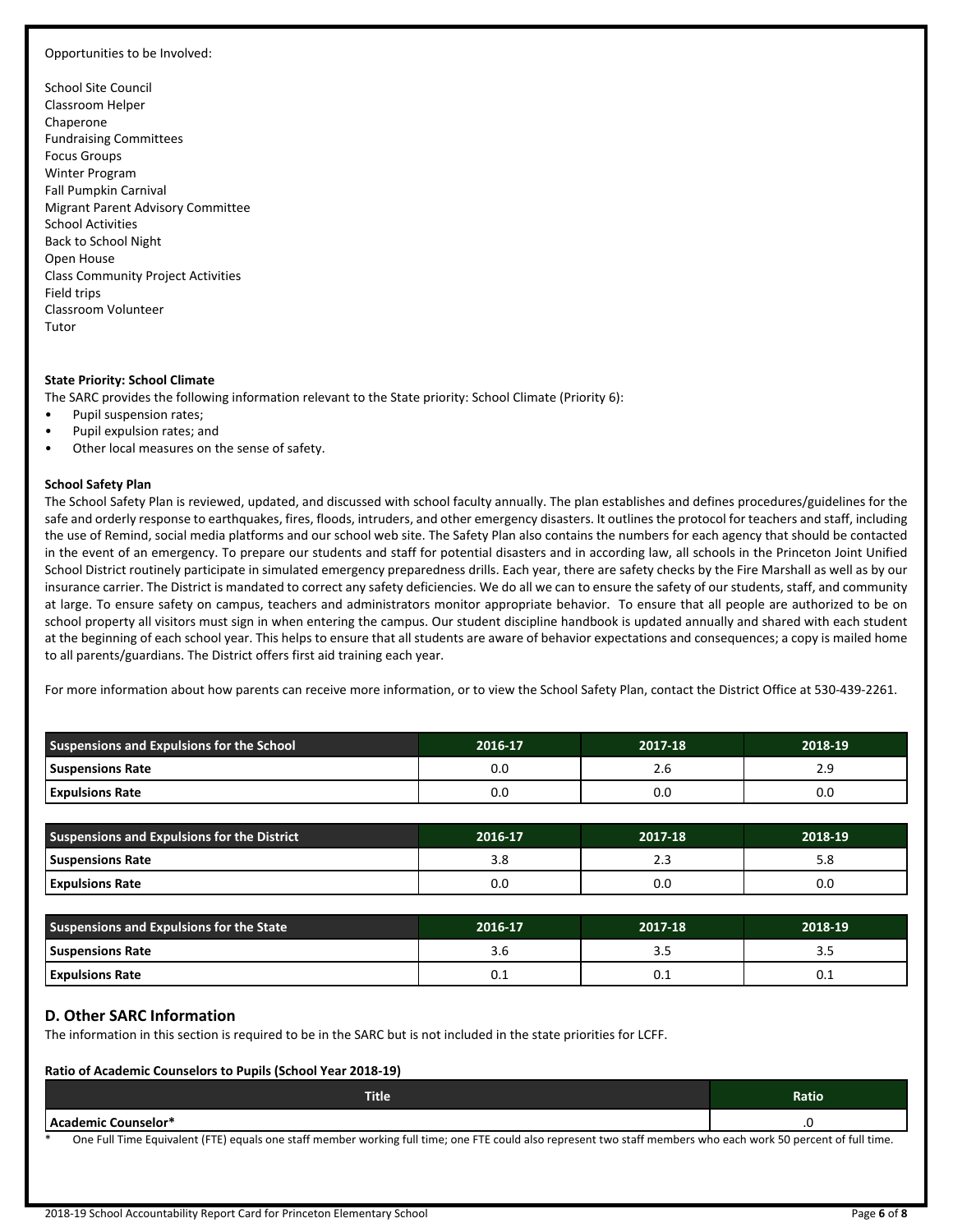| <b>Student Support Services Staff (School Year 2018-19)</b> |                                                |
|-------------------------------------------------------------|------------------------------------------------|
| <b>Title</b>                                                | <b>Number of Full-Time Equivalent</b><br>(FTE) |
| <b>Counselor (Social/Behavioral or Career Development)</b>  |                                                |
| Library Media Teacher (Librarian)                           |                                                |
| Library Media Services Staff (Paraprofessional)             |                                                |
| Psychologist                                                |                                                |
| <b>Social Worker</b>                                        |                                                |
| <b>Nurse</b>                                                |                                                |
| Speech/Language/Hearing Specialist                          |                                                |
| <b>Resource Specialist (non-teaching)</b>                   |                                                |
| Other                                                       |                                                |

One Full Time Equivalent (FTE) equals one staff member working full time; one FTE could also represent two staff members who each work 50 percent of full time.

#### **Average Class Size and Class Size Distribution (Elementary)**

| Grade<br>Level | 2016-17<br>Average<br><b>Class</b><br><b>Size</b> | 2016-17<br># of<br>Classes*<br><b>Size</b><br>$1 - 20$ | 2016-17<br># of<br>Classes*<br><b>Size</b><br>$21 - 32$ | 2016-17<br># of<br>Classes*<br><b>Size</b><br>$33+$ | 2017-18<br>Average<br><b>Class</b><br><b>Size</b> | 2017-18<br># of<br>Classes*<br><b>Size</b><br>$1 - 20$ | 2017-18<br># of<br>Classes*<br><b>Size</b><br>$21 - 32$ | 2017-18<br># of<br>Classes*<br><b>Size</b><br>$33+$ | 2018-19<br>Average<br><b>Class</b><br><b>Size</b> | 2018-19<br># of<br>Classes*<br><b>Size</b><br>$1-20$ | 2018-19<br># of<br>Classes*<br><b>Size</b><br>$21 - 32$ | 2018-19<br># of<br>Classes*<br><b>Size</b><br>$33+$ |
|----------------|---------------------------------------------------|--------------------------------------------------------|---------------------------------------------------------|-----------------------------------------------------|---------------------------------------------------|--------------------------------------------------------|---------------------------------------------------------|-----------------------------------------------------|---------------------------------------------------|------------------------------------------------------|---------------------------------------------------------|-----------------------------------------------------|
| К              | 10                                                | $\mathbf{1}$                                           |                                                         |                                                     | 19                                                | 1                                                      |                                                         |                                                     | 12                                                | 1                                                    |                                                         |                                                     |
| $\overline{2}$ | 10                                                | 1                                                      |                                                         |                                                     |                                                   |                                                        |                                                         |                                                     | 19                                                | 1                                                    |                                                         |                                                     |
| 3              | 13                                                | 1                                                      |                                                         |                                                     | 11                                                | 1                                                      |                                                         |                                                     |                                                   |                                                      |                                                         |                                                     |
| 4              |                                                   |                                                        |                                                         |                                                     |                                                   |                                                        |                                                         |                                                     | 9                                                 | $\mathbf{1}$                                         |                                                         |                                                     |
| 5              | 26                                                |                                                        | 1                                                       |                                                     | 23                                                |                                                        | 1                                                       |                                                     |                                                   |                                                      |                                                         |                                                     |
| 6              | 13                                                | 1                                                      |                                                         |                                                     | 17                                                | 1                                                      |                                                         |                                                     | 23                                                |                                                      |                                                         |                                                     |
| Other**        |                                                   |                                                        |                                                         |                                                     |                                                   |                                                        |                                                         |                                                     |                                                   |                                                      |                                                         |                                                     |

\*Number of classes indicates how many classes fall into each size category (a range of total students per class).

\*\* "Other" category is for multi-grade level classes.

#### **Professional Development provided for Teachers**

| <b>Measure</b>                                                                  | 2017-18 | 2018-19 | 2019-20 |
|---------------------------------------------------------------------------------|---------|---------|---------|
| Number of school days dedicated to Staff Development and Continuous Improvement |         |         |         |

Training and curriculum development activities at Princeton Elementary have focused on the California State Content Standards and Frameworks; they are now shifting to a focus on Common Core Standards and Next Generation Science Standards. Professional development activities support adoption of new curriculum, language arts and math curricula, and alignment of curriculum to content standards. Decisions concerning selection of staff development activities are performed by the principal using tools such as teacher input, state assessment results and data analysis to determine the areas in which additional teacher training may enhance classroom instruction and increase student achievement levels. Princeton Elementary continues to offer three (3) paid in-service days annually for staff development. These days are focused on the improvement of student achievement and the development of safe schools. The district also offers ongoing support to new teachers through BTSA (Beginning Teacher Assessment and Support), and all teachers are highly encouraged to attend professional workshops and conferences to hone their skills. The district also devotes up to six (6) minimum days that are for collaboration purposes and/or staff development. Classified support staff receives job-related training from department supervisors and the Glenn County Office of Education. Classified employees are also encouraged to seek outside staff development opportunities to enhance job proficiency.